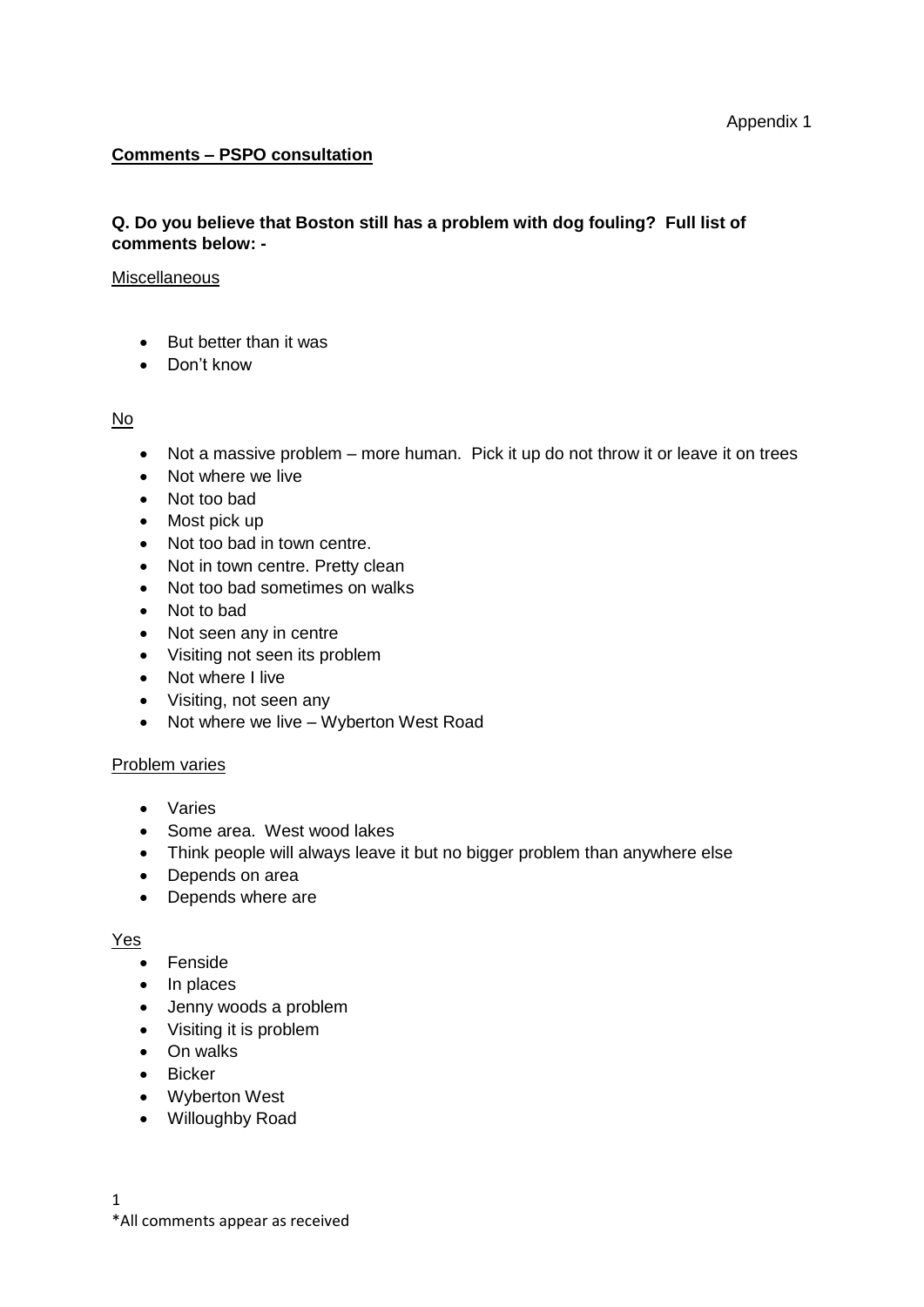# **Q. Do you agree it should still be an offence if dog walkers/owners do not carry bags or other means at all times to clear up after their dog? Full list of comments below: -**

## Do not agree with fine/not offence

- But obviously if the dogs have been to loo and ie. I only have one bag left it shouldn't be a fine. Also I don't see why I should produce, it's more power than police
- Always have but I don't see it as offence
- Sometimes, people forget
- Enough offences
- Not offence
- I've come out without realising before
- Too much for £100 fine. Bit extreme

# Yes

- Town yes
- Yes, because if they are not carrying them then it means they have no intension to clear it.
- I've always got them
- Always remember a bag
- Should carry

# General/Miscellaneous

- Get bags at council
- But this isn't always the issue, its dogs off leads away from their owners
- I've had an instance before where I've used 4 poo bags on a walk and if id have been stopped after would not have any on me. They should supply the bags in more walking area
- If you challenge a member of the public who has not picked up, they tell you to mind your own business and your not a dog warden so keep your nose out it is particularly bad on right of way paths across fields they say there on grass and it does not matter
- Should be illegal to have dog

# **Q. Do you agree it should still be an offence to refuse to put dangerous or nuisance dog/dogs on a lead when requested to do so by an Authorised Officer.**

Yes

- All dogs should be on a lead
- Dogs should be on lead
- All times on lead
- All dogs should be on lead
- I also believe that all dogs, whether deem dangerous or not, should be on a lead when outside of the bounds of private property. I have often seen dogs with their owners walking through the middle of town with the dog off the lead (Wide Bargate, Tawney Street and Fydell Street)
- Safety is important
- Muzzled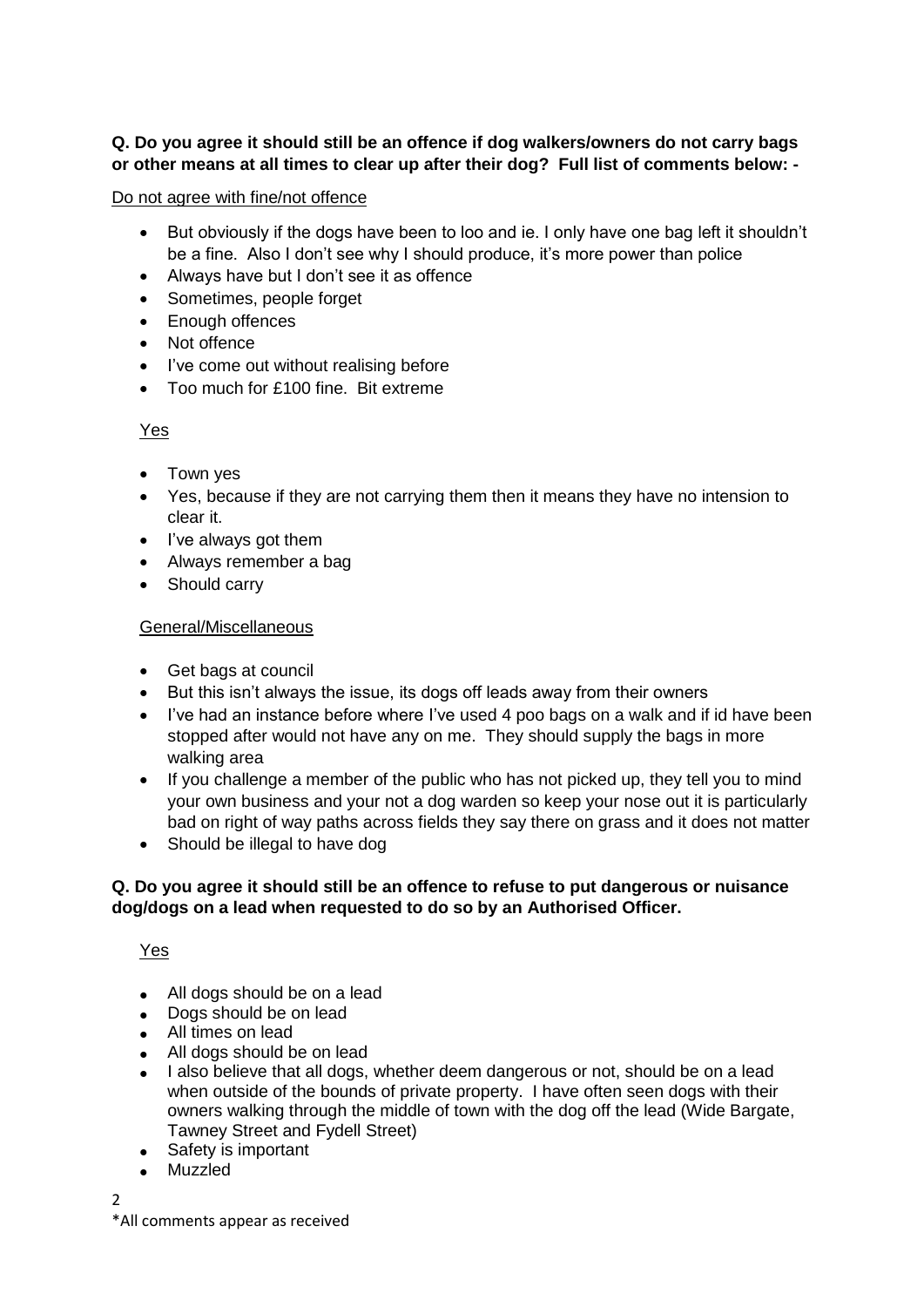- Should be on a lead at all times
- Don't take my dog off lead
- Always on lead
- Have to be careful
- Always on lead
- All dogs should be on a lead
- Got bit by a dog that was off lead
- All dogs should be on lead. Dangerous ones muzzled

#### Unsure/depends on dog

- Depends grey area
- Each owner of the dog should know their own dog and what to do to be responsible for that dog and the lead the owner should do as requested

### **Q. Do you agree it should still be an offence to allow a dog/dogs into an enclosed designated children's play area?**

### Allow dogs in play area

- Should be ok if dog is controlled on a tight lead
- Not sure about that keep on lead
- On leads
- But they should be on leads etc and fines should be higher!
- If on a lead and controlled
- On lead
- On lead
- On a lead would be ok, good for children to interact with dogs
- But in main Boston park the gates have been removed so if dogs goes in accidentally its not fair
- Because many families also have a dog or dogs and want to bring all members of their families to the park. They do not want to leave their dogs tied up outside the area where they might be subject to abuse or theft which is a real worry in an area know for dogfighting and these poor dogs are used as bait. If people with children have a dog with them then I see no reason why the dog cannot be allowed into the play area whilst on a lead. Its complete madness why they are tied up outside and left In a distressed state. It would also be a very big plus factor if an area was designated ie. The old tennis courts was used for dogs to run freely. Boston has a huge dog population and a population is not in anyway catered for. It is also a population with owners who are happy to pay for a safe and clean area for their dogs to exercise in.
- Depends on dog keep them on lead
- On a lead
- If they clean up and if in control

### Depends on the dog

- Depends on the dog
- I think that it should depend on circumstances, for example if your dog is sensible and well behaved and as long as it is not bothering the children or the children are not bothering the dog. As a single parent with a dog sometimes It would make it